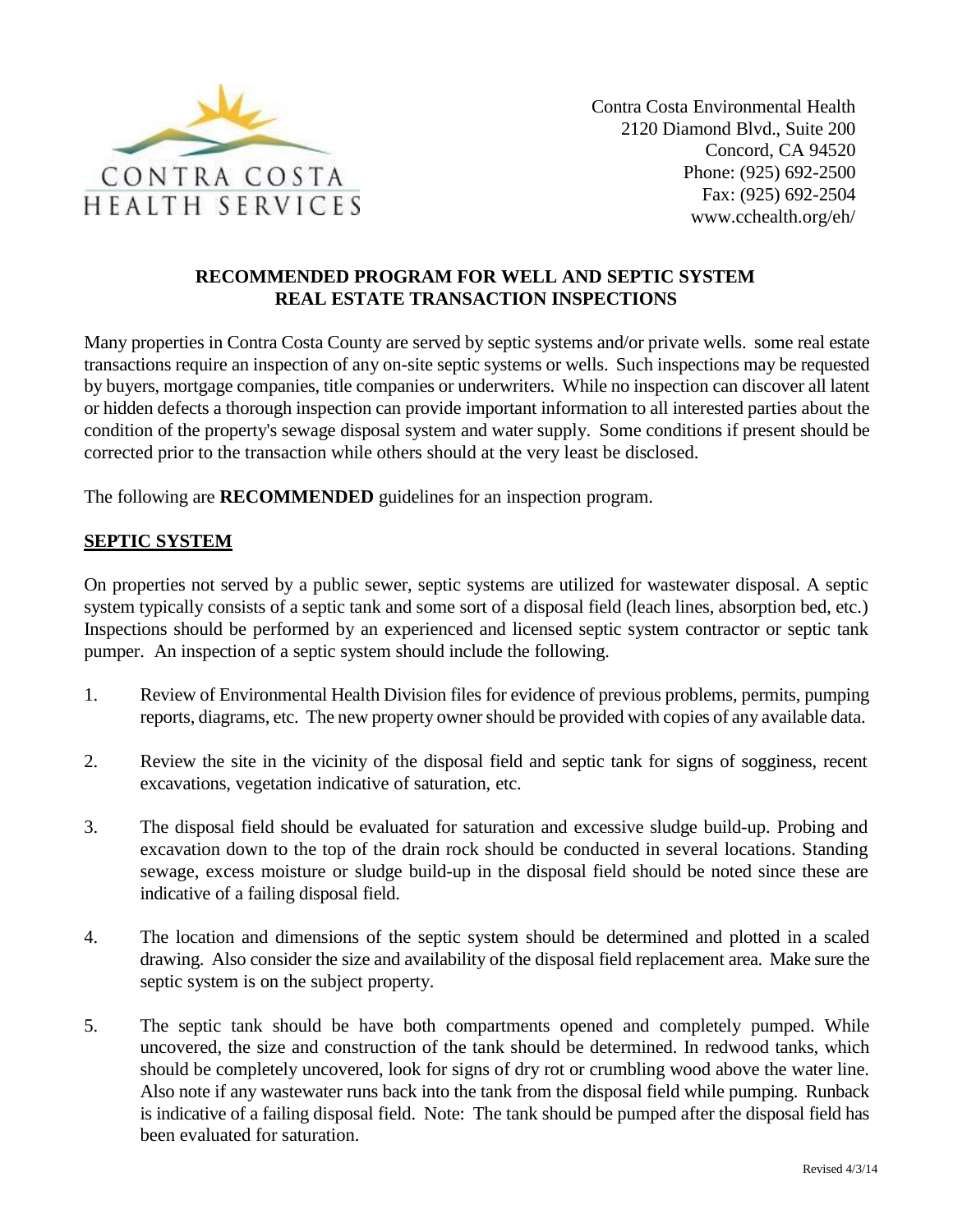## **Recommended Program for Well and Septic System Real Estate Transaction Inspections Page 2**

- 6. Make note of the location of the septic system in relation to wells, structures (including pools, shops, gazebos), trees, paved areas, property lines, water lines, streams, areas subject to vehicular traffic, etc. These items should be adequately separated from the septic system.
- 7. Determine if public sewer is available.
- 8. Review surrounding properties to determine the location of the septic system and disposal field replacement area in relation to wells, streams, springs, etc.
- 9. Ask the property owner if the system has recently been pumped, if it has ever been repaired, or if they have ever had any problems.

## **ITEMS REQUIRING CORRECTIVE ACTION**

If the following conditions exist they should be corrected as indicated:

- 1. Septic tank constructed of wood or grossly undersized. *Correction: Replace with adequately sized concrete tank.*
- 2. Septic tanks located in areas subject to vehicular traffic and not specifically designed for such loads. *Correction: Replace with tank designed to withstand heavy loads.*
- 3. Septic tanks lacking ready access to both compartments. *Correction: Provide ready access to both compartments. Access should allow for the complete removal of covers for inspection and pumping.*
- 4. Disposal fields with sewage standing above the invert level of the perforated pipe, showing excessive sludge accumulation, or grossly undersized or evidence of run-back into the tank while pumping. *Correction: Provide new disposal field.*
- 5. Damaged septic tanks or piping. *Correction: Repair.*
- 6. Septic tank lacking ABS or cast iron sanitary tees for both inlet and outlet piping. *Correction: Provide.*
- 7. Surfacing sewage. *Correction: Repair system. Under Environmental Health Division permit and inspection.*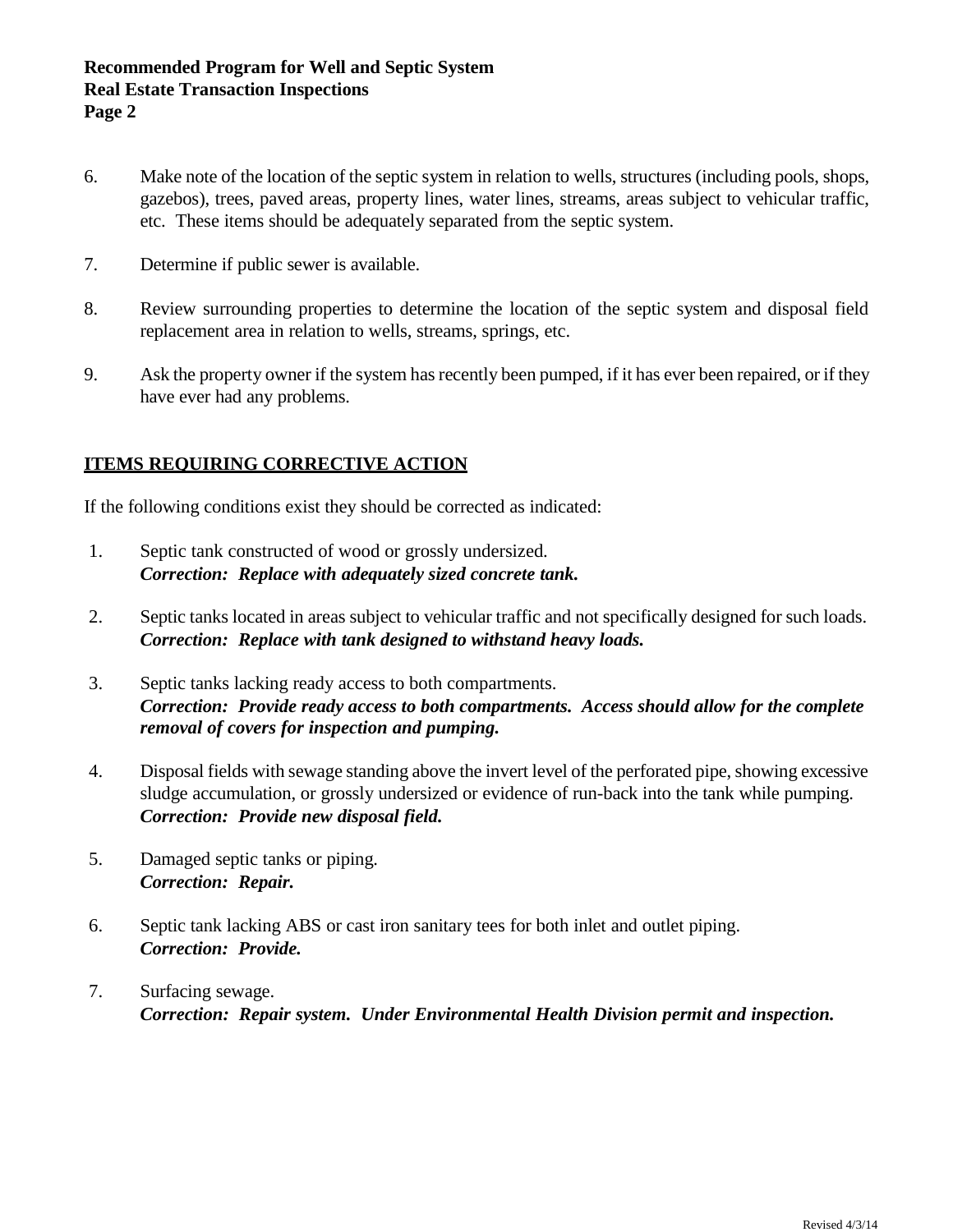- 8. Any part of septic tank or disposal field located under structures or less than 5' from a structure. *Correction: Relocate tank or disposal field.*
- 9. Any portion of a septic system located less than 50' from a well. *Correction: Relocate septic system and/or well to provide adequate separation.*
- 10. Evidence of septic system work performed without permit. *Correction: Replace with work done under permit.*
- 11. Available sewer. *Correction: Connect property to sewer.*
- 12. Abandoned septic tanks present. *Correction: Eliminate tank pursuant to Environmental Health Division requirements.*
- 13. Unfinaled septic system permits issued after 7/1/92 on file. *Correction: Obtain final approval.*
- 14. Septic system located off-site. *Correction: Relocate on-site or obtain easements.*
- 15. Food facility with substandard septic system or lacking a grease interceptor. *Correction: Provide adequately sized septic and/or interceptor.*
- 16. House has more bedrooms than septic system designed for. *Correction: Provide adequately sized septic system.*
- 17. Uncorrected notices of violation on file. *Correction: Correct violations.*
- 18. Water line lacks 5' setback from disposal field. *Correction: Provide at least a 5' horizontal separation.*

# **ITEMS WHICH SHOULD BE DISCLOSED**

If the following conditions exist they should be disclosed:

- 1. Disposal field paved over or subject to vehicular traffic.
- 2. Limited disposal field replacement area. Note if future disposal field replacement will require relocation of wells, concrete excavation, connection to public water and elimination of well, removal of auxiliary structure, etc.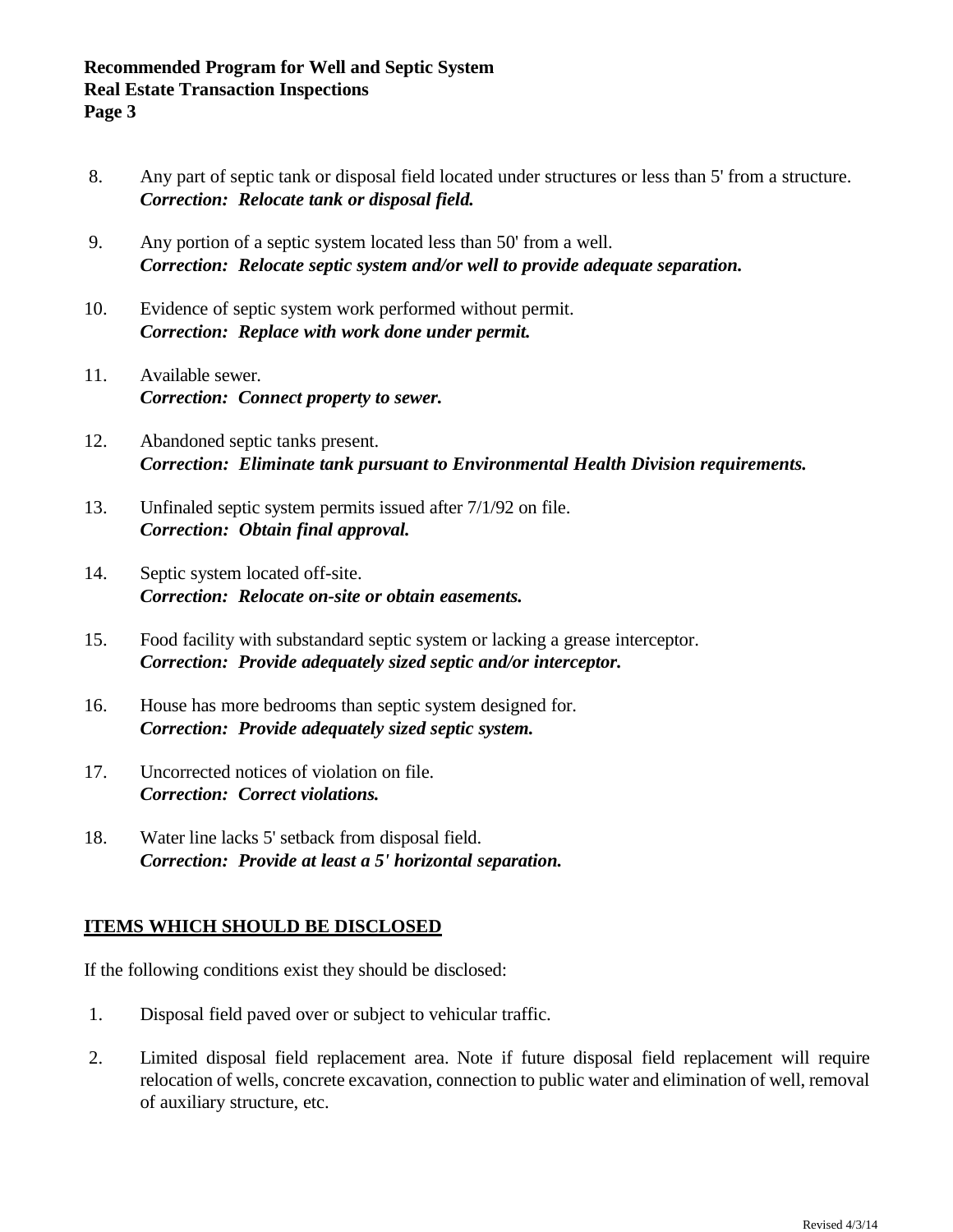## **Recommended Program for Well and Septic System Real Estate Transaction Inspections Page 4**

- 3. Disposal field located less than 100' from a well.
- 4. Septic tank or disposal field located less than 10' from any structure.
- 5. Disposal field located in an area with slope in excess of 20%.
- 6. Septic system located in high groundwater areas or areas subject to seasonal flooding or high groundwater.
- 7. House vacant at time of septic system inspection.
- 8. Septic system predates Environmental Health Division records or no records exist.
- 9. Installation of pool or other structure would have required removal of all or a portion of the disposal field and no record exists to show that removed portion was replaced.
- 10. On-site or off-site easements exist for wastewater disposal.
- 11. Septic system repaired with permit. Specify details of repair.
- 12. Trees planted near or over septic system.
- 13. Septic tank has been pumped frequently.
- 14. Future septic system repair will require waiver of setback or construction standards by the Environmental Health Division.
- 15. Unfinaled septic system permits issued prior to 7/1/92 on file.

#### **WELLS**

On properties not served by a public water, private wells are utilized for water supply. A private water supply typically consists of a well, storage tank and some sort of distribution system. Inspections should be performed by an experienced licensed well/pump contractor. An inspection of a system should include the following:

- 1. Review of Environmental Health Division files for evidence of previous problems, permits, diagrams, etc. The new property owner should be provided with copies of any data.
- 2. Analyses by a state-certified laboratory for coliform bacteria and nitrates. The laboratory performing the analyses should be required to collect and transport the sample and verify that raw untreated water was obtained. The lab should perform a field test for chlorine at the time of sample collection.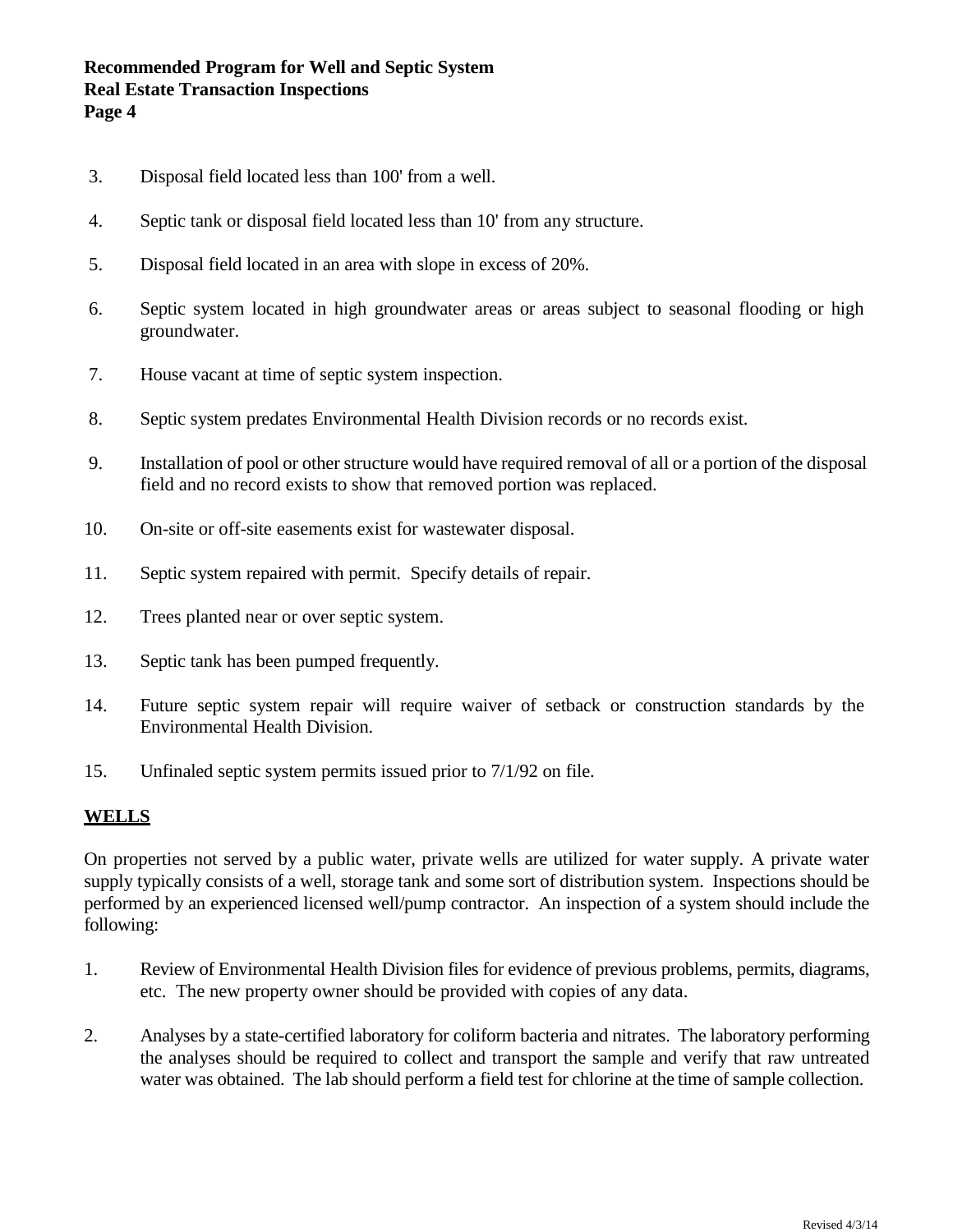- 3. Evaluate the well surface construction features.
- 4. Evaluate the distance between the well and potential sources of contamination. Make a note of the location of the well in relation to septic systems, disposal field placement areas, sewer lines, storm sewers, animal enclosures, etc.
- 5. Determine the sustained yield of the well.
- 6. For steel casings evaluate the condition of the casing.
- 7. Look for abandoned wells.
- 8. Ask the property owner if there has ever been any problems or if any abandoned wells are present.

#### **ITEMS REQUIRING CORRECTIVE ACTION**

If the following conditions exist they should be corrected as indicated:

- 1. Coliform bacteria contamination as determined by water analyses. *Correction: Disinfect well, have professional look for defective well construction or inadequate separation to potential sources of contamination and resample. If well cannot reliably produce potable water after repeated disinfect ion then it should be eliminated.*
- 2. **Fecal** coliform bacteria contamination as evident by water analyses. *Correction: Eliminate well and provide new well.* Contact Environmental Health Division
- 3. Nitrates exceeding the EPA limit. *Correction: Replace well with one meeting acceptable limits.*
- 4. Defective surface construction features. *Correction: Repair.*
- 5. Below grade well casing. *Correction: Extend well casing at least one foot above grade or known flood levels whichever is greater.*
- 6. Public water available for domestic purposes. *Correction: Connect property to public water supply.*
- 7. Well located less than 50' from a septic system. *Correction: Relocate well and/or septic system to provide adequate separation.*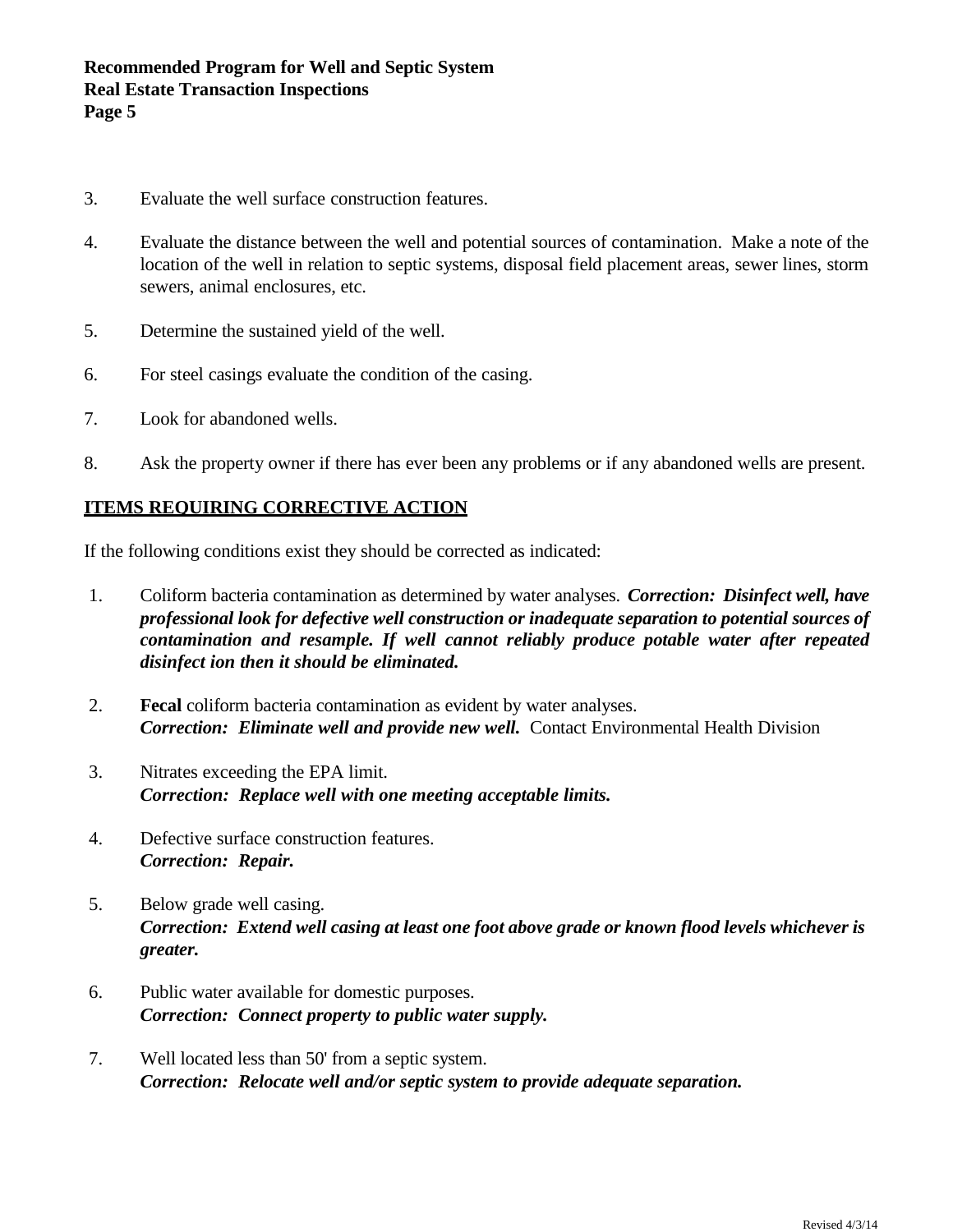- 8. Abandoned well present. *Correction: Eliminate abandoned well pursuant to Environmental Health Division requirements.*
- 9. Wells lacking adequate annular seals. Adequacy will depend on the well location in relation to possible sources of contamination. *Correction: Provide adequate annular seal. The annular should be 20 feet deep or comply with the standards at time of construction, whichever depth is greater.*
- 10. Well located in well pit. *Correction: Raise well casing above grade and eliminate pit.*
- 11. Unprotected cross-connection (i.e. well on property served by public water). *Correction: Provide approved backflow prevention device.*
- 12. Connection to public water system operating without state or local permit. *Correction: Provide connection to approved water supply.*
- 13. Deteriorated well casing. *Correction: Repair or replace well.*
- 14. Unfinaled permits issued after July 1, 1992 on file. *Correction: Obtain final approval.*
- 15. Uncorrected notice of violations on file. *Correction: Eliminate violations.*
- 16. Well located less than 25' from sewer lines or 10' from interior wastewater plumbing. *Correction: Relocate well and/or sewer lines.*

## **ITEMS REQUIRING DISCLOSURE**

If the following conditions exist they should be disclosed:

- 1. Well lacking record of permit or well driller's report.
- 2. Well located less than 100' from septic systems.
- 3. Well lacking concrete well slab.